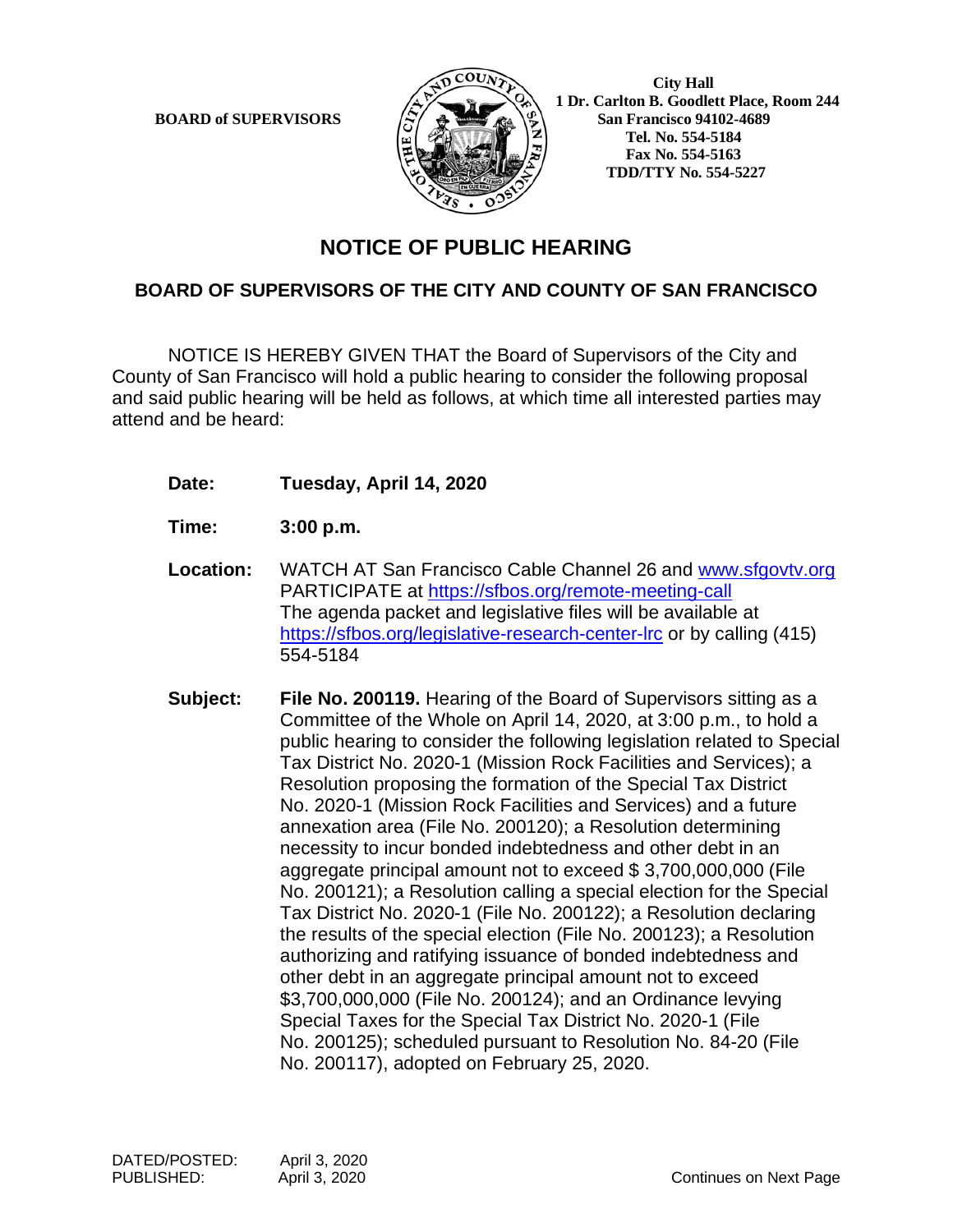### Special Tax District No. 2020-1 (Mission Rock Facilities and Services)

On February 25, 2020, the Board of Supervisors (the "Board of Supervisors") of the City and County of San Francisco (the "City"), State of California, adopted a resolution (the "Resolution of Intention-Establish") declaring the intention to establish "City and County of San Francisco Special Tax District No. 2020-1 (Mission Rock Facilities and Services)" (the "Special Tax District") and a future annexation area (the "Future Annexation Area") for the Special Tax District under Chapter 43, Article X of the San Francisco Administrative Code (as it may be amended from time to time, "Code"), which Code incorporates by reference the Mello-Roos Community Facilities Act of 1982, as amended ("Mello-Roos Act"). The Resolution of Intention-Establish was signed by the Mayor of the City on March 6, 2020. Under the Code and the Resolution of Intention-Establish, the Board of Supervisors gives notice as follows:

1. The text of the Resolution of Intention-Establish, with Exhibits A and B thereto, as adopted by the Board of Supervisors, is on file with the Clerk of the Board of Supervisors in File No. 200117 and reference is made thereto for the particular provisions thereof. The text of the Resolution of Intention-Establish is summarized as follows:

a. Under the Code, the Board of Supervisors is undertaking proceedings for the establishment of the Special Tax District and the Future Annexation Area, the boundaries of which are shown on a map on file with the City.

b. The purpose of the Special Tax District is to provide for the financing of certain facilities (the "Facilities"), services (the "Services") and incidental expenses (the "incidental expenses") as more fully described in the Resolution of Intention and Exhibit A thereto.

c. The method of financing the Facilities, Services and incidental expenses is through the imposition and levy of special taxes (the "Special Taxes") to be apportioned on the properties in the Special Tax District.

d. The Resolution of Intention-Establish directed the preparation of a Special Tax District Report that shows the Facilities and Services and the estimated costs of the Facilities and Services. The Special Tax District Report will be made a permanent part of the record of the public hearing specified below. Reference is made to the Special Tax District Report as filed with the Clerk of the Board of Supervisors in File No. 200120.

e. Property within the Future Annexation Area will be annexed to the Special Tax District, and the Special Taxes will be levied on such property, only with the unanimous approval (each, a "Unanimous Approval") of the owner or owners of each parcel or parcels at the time that parcel or those parcels are annexed, without additional hearings or elections.

f. As set forth below, the Board of Supervisors will hold a public hearing on the establishment of the Special Tax District and the Future Annexation Area, the Facilities, the Services, the incidental expenses and the Special Taxes.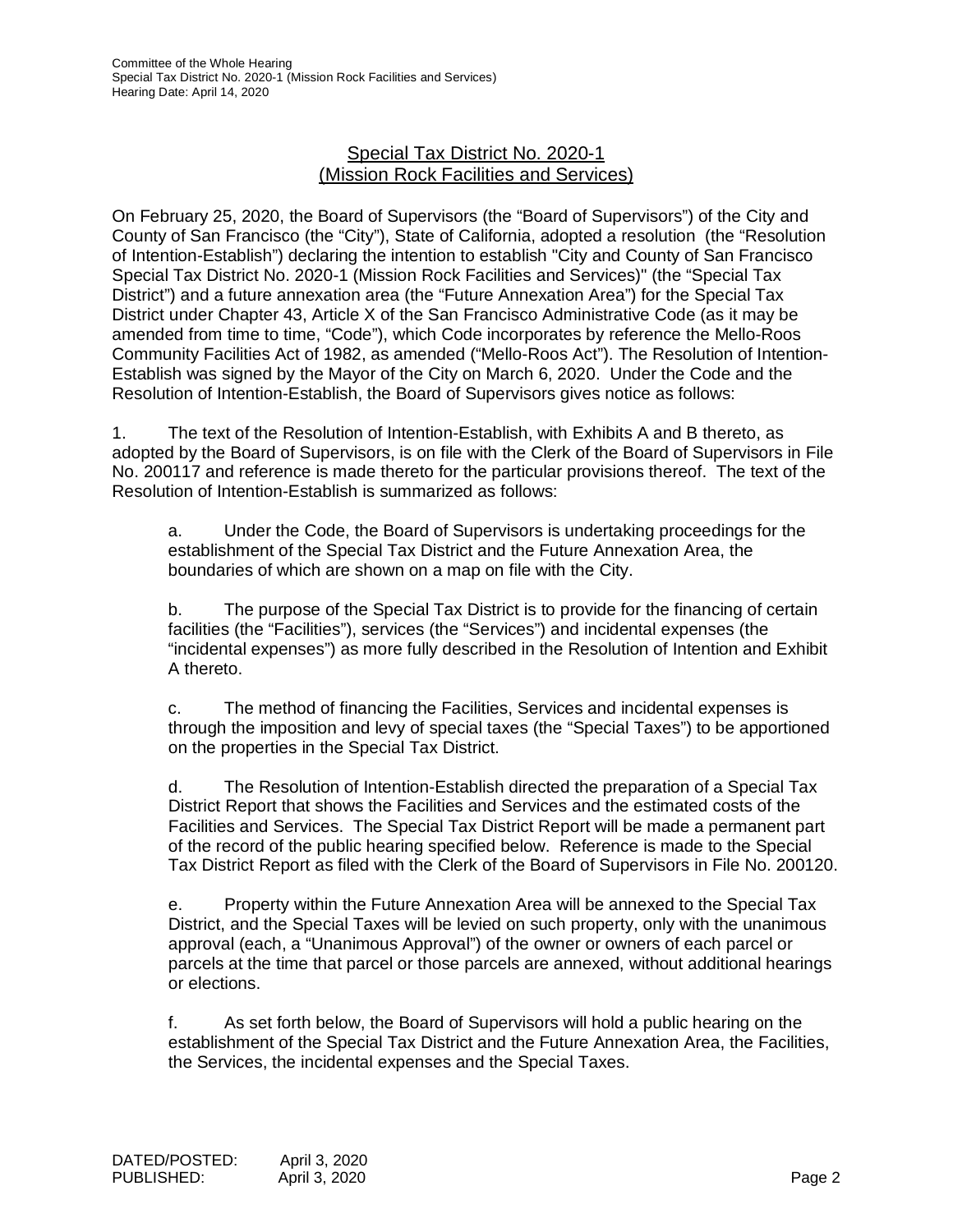In the Resolution of Intention-Establish, the Board of Supervisors resolved that the proposed rate and method of apportionment of special taxes among the parcels of real property within the Special Tax District was included in Exhibit B of the Resolution of Intention ("Rate and Method"). However, the version of the Rate and Method included in Exhibit B of the Resolution of Intention-Establish accidentally omitted portions of the Rate and Method. The complete version of the Rate and Method is attached as Exhibit C to the Special Tax District Report on file with the Clerk of the Board of Supervisors in File No. 200120.

2. The public hearing will be held on Tuesday, April 14, 2020, at 3:00 p.m. or as soon as possible thereafter, at San Francisco Cable Channel 26 and www.sfgovtv.org, San Francisco, California.

3. At the hearing, the testimony of all interested persons or taxpayers for or against the establishment of the Special Tax District, the extent of the Special Tax District or the furnishing of the specified Facilities, Services or incidental expenses may be made orally or in writing by any interested person. Any person interested may file a protest in writing as provided in Section 53323 of the Mello-Roos Act. If 50% or more of the registered voters, or 6 registered voters, whichever is more, residing in the territory proposed to be included in the Special Tax District, or the owners of one-half or more of the area of land in the territory proposed to be included in the Special Tax District and not exempt from the Special Taxes, file written protests against the establishment of the Special Tax District and the protests are not withdrawn to reduce the value of the protests to less than a majority, the Board of Supervisors shall take no further action to create the Special Tax District or levy the Special Tax for period of one year from the date of decision of the Board of Supervisors, and, if the majority protests of the registered voters or landowners are only against the furnishing of a type or types of Facilities, Services or incidental expenses within the Special Tax District, or against levying a specified Special Tax, those types of Facilities, Services or incidental expenses or the specified Special Tax will be eliminated from the proceedings to form the Special Tax District.

In addition, at the hearing, the testimony of all interested persons for and against the establishment of the Future Annexation Area or the levying of Special Taxes within any portion of the Future Annexation Area annexed in the future to the Special Tax District may be made orally or in writing by any interested person. Any person interested may file a protest in writing as provided in Section 53339.5 of the Mello-Roos Act. If 50% or more of the registered voters, or 6 registered voters, whichever is more, residing within the proposed territory of the Special Tax District, or if 50% or more of the registered voters, or 6 registered voters, whichever is more, residing in the territory proposed to be included in the Future Annexation Area, or the owners of 50% or more of the area of land in the territory proposed to be included in the Special Tax District or in the Future Annexation Area and not exempt from the Special Tax, file written protests against the establishment of the Future Annexation Area and the protests are not withdrawn to reduce the value of the protests to less than a majority, the Board of Supervisors shall take no further action to create the Future Annexation Area for a period of one year from the date of decision of the Board of Supervisors.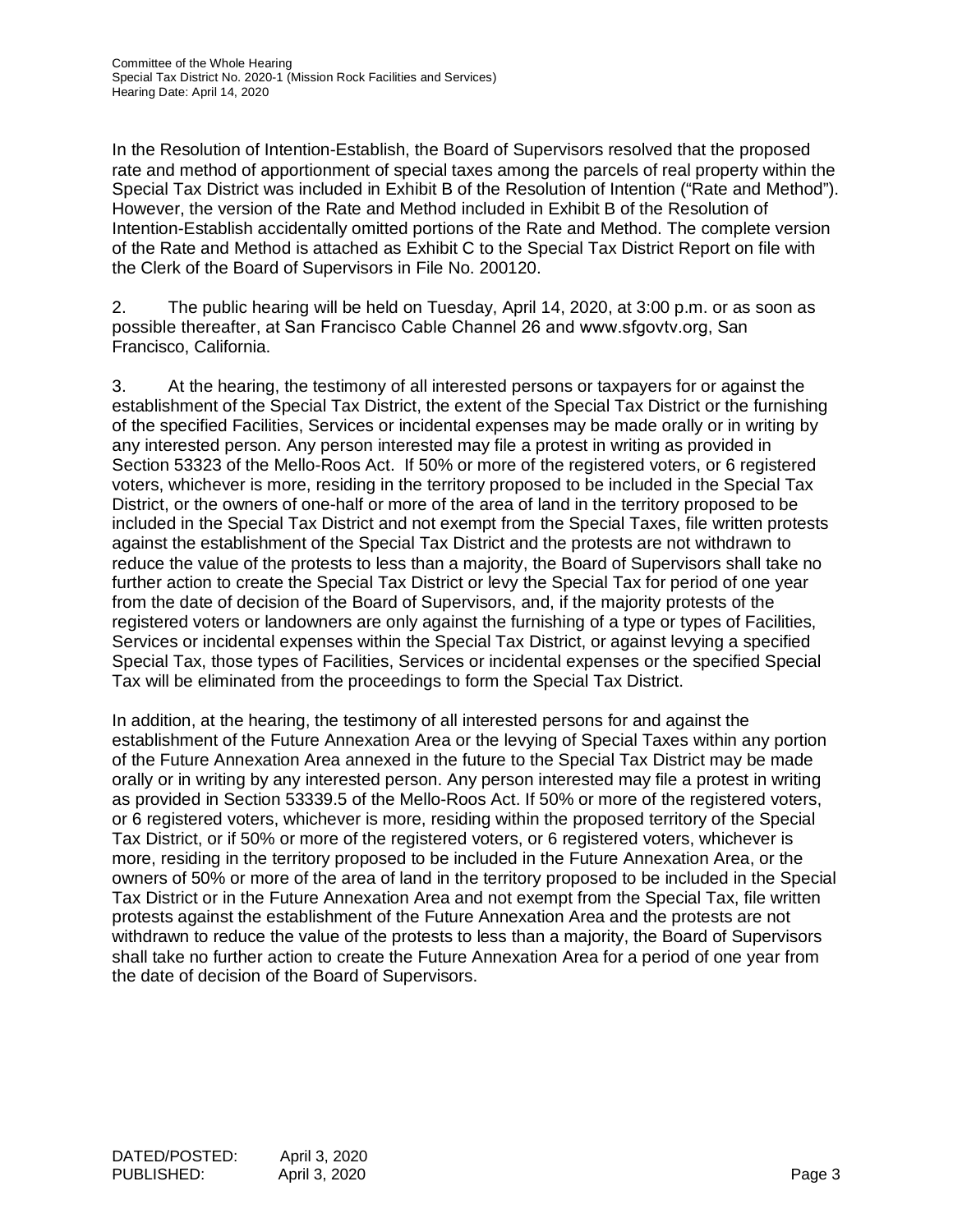4. If there is no majority protest, the Board of Supervisors may submit the levy of the Special Taxes for voter approval at a special election. The Special Taxes require the approval of 2/3rds of the votes cast at a special election by the property owner voters of the Special Tax District, with each owner having one vote for each acre or portion thereof such owner owns in the Special Tax District that is not exempt from the Special Taxes.

## Bonded Indebtedness and Other Debt

On February 25, 2020, the Board of Supervisors (the "Board of Supervisors") of the City and County of San Francisco (the "City"), State of California, adopted a resolution (the "Resolution of Intention-Debt") declaring the intention to incur bonded indebtedness and other debt in an aggregate principal amount not to exceed \$3,700,000,000 for the "City and County of San Francisco Special Tax District No. 2020-1 (Mission Rock Facilities and Services)" (the "Special Tax District") under Chapter 43, Article X of the San Francisco Administrative Code (as it may be amended from time to time, "Code"), which Code incorporates by reference the Mello-Roos Community Facilities Act of 1982, as amended ("Mello-Roos Act"). The Resolution was signed by the Mayor of the City on March 6, 2020. Under the Code and the Resolution, the Board of Supervisors gives notice as follows:

1. Reference is hereby made to the entire text of the Resolution of Intention-Debt, a complete copy of which is on file with the Clerk of the Board of Supervisors in File No. 200118. The text of the Resolution of Intention-Debt is summarized as follows:

a. The Board of Supervisors has adopted the Resolution of Intention-Establish declaring the intention to establish the Special Tax District and a future annexation area for the Special Tax District for the purpose of financing, among other things, certain facilities (the "Facilities")*,* certain services and certain incidental expenses, as further provided in the Resolution of Intention-Establish. The Resolution of Intention-Establish is on file with the Clerk of the Board of Supervisors in File No. 200117.

b. The Board of Supervisors estimates the amount required to finance the costs of the Facilities to be not more than \$3,700,000,000 and, in order to finance such costs, it is necessary to incur bonded indebtedness and other debt (as defined in the Act) in the amount of not more than \$3,700,000,000 (the "Limit").

c. The proposed bonded indebtedness and other debt is to finance the Facilities and incidental expenses, including acquisition and improvement costs and all costs incidental to or connected with the accomplishment of such purposes and of the financing thereof, as permitted by the Code.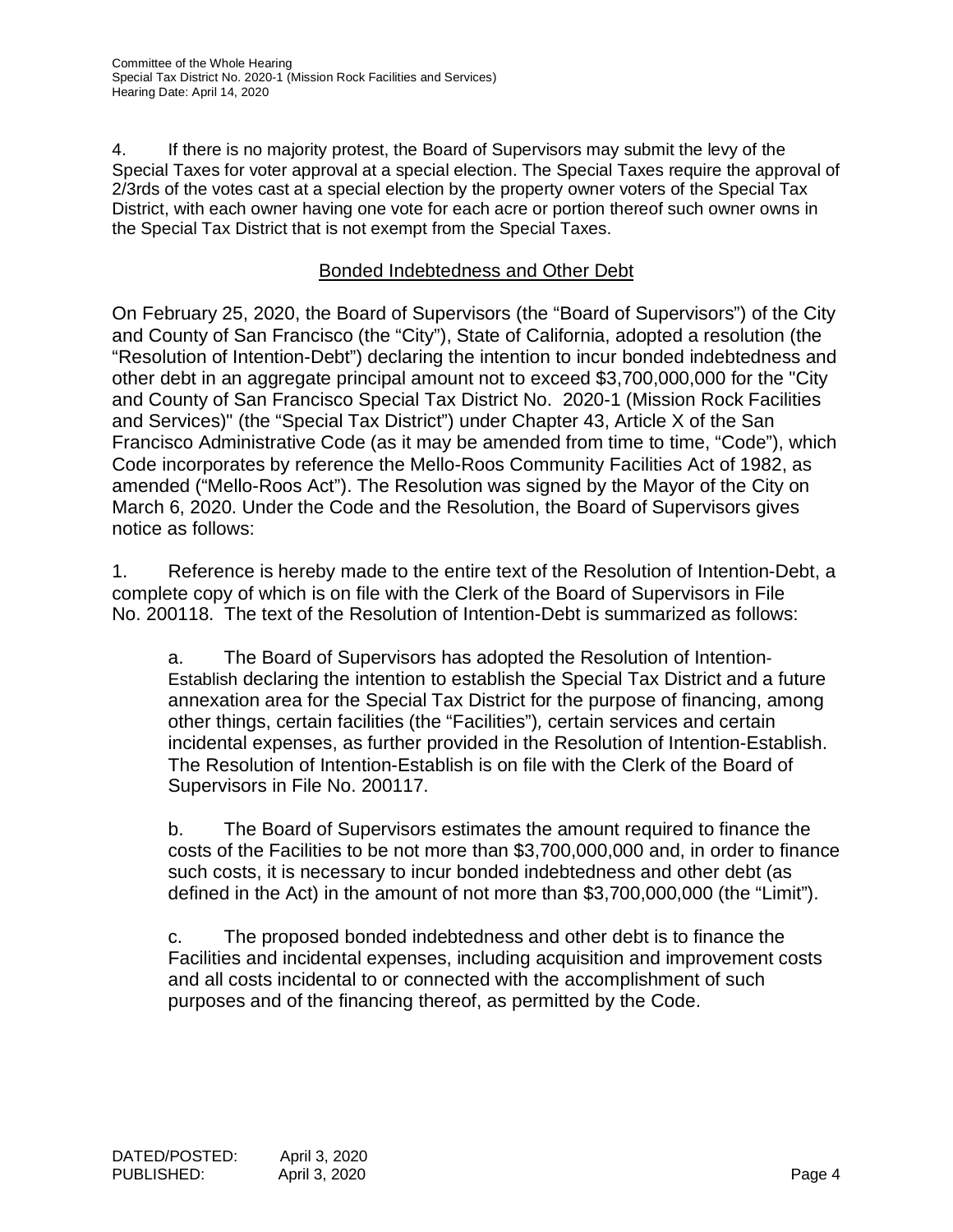d. The Board of Supervisors intends to authorize the issuance and sale of bonds and other debt provided by the Code ("Bonds") in one or more series in the maximum aggregate principal amount of not to exceed the Limit, bearing interest payable semi-annually or in such other manner as the Board of Supervisors determines, at a rate not to exceed the maximum rate of interest as may be authorized by applicable law at the time of sale of such Bonds, and maturing not later than 40 years from the date of the issuance of the Bonds.

e. The Bonds may include an agreement by the Special Tax District (or the City on behalf of the Special Tax District) to repay the City for one or more advances of land proceeds and other sources of funding to pay the costs of the Facilities and incidental expenses ("Advances"), which repayment obligation ("Repayment Obligation") may be evidenced by a promissory note ratified or executed by the Special Tax District (or the City on behalf of the Special Tax District) in favor of the City, acting through the San Francisco Port Commission. Because the City expects to repay the Repayment Obligation with, among other sources, special taxes levied in the Special Tax District and proceeds of Bonds incurred by or on behalf of the Special Tax District, (i) the Repayment Obligation shall be included in the calculation of the Limit and (ii) any Bonds incurred by or on behalf of the Special Tax District to repay the Repayment Obligation (and the related costs of issuance and costs of funding a debt service reserve fund) shall not be included in the calculation of the Limit.

2. On Tuesday, April 14, 2020, at 3:00 p.m. or as soon as possible thereafter, at San Francisco Cable Channel 26 and www.sfgovtv.org, San Francisco, California, the Board of Supervisors will hold a public hearing on the necessity of incurring Bonds for the Special Tax District in an amount not to exceed the Limit (calculated in accordance with the Resolution of Intention-Establish).

3. At the public hearing, the testimony of all interested persons, including voters and/or persons owning property in the area of the proposed Special Tax District, for and against the proposed Bonds, will be heard. Interested persons may submit written protests or comment to the Clerk of the Board of Supervisors, City and County of San Francisco.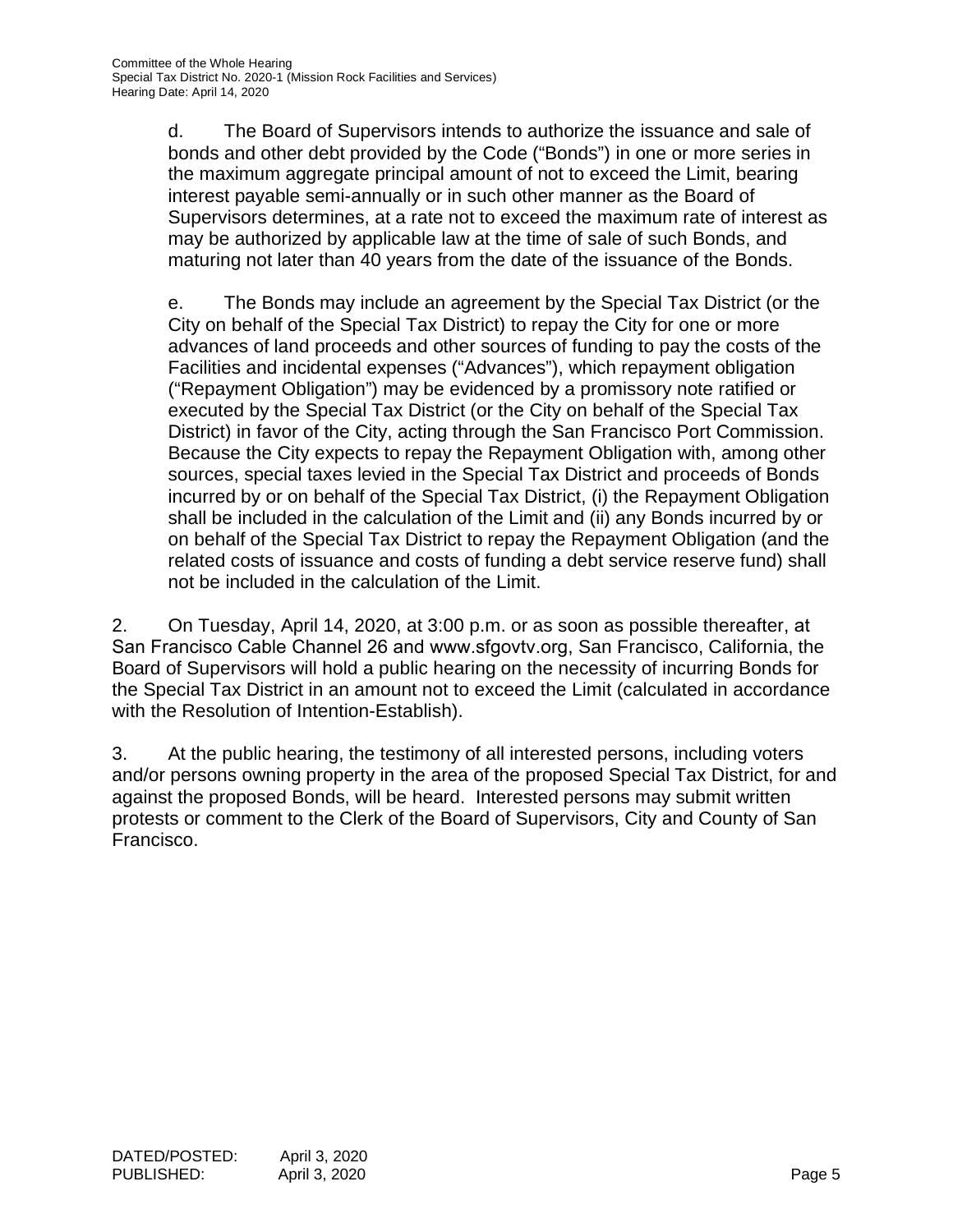In accordance with Administrative Code, Section 67.7-1, persons who are unable to attend the hearing on this matter may submit written comments to the City prior to the time the hearing begins. These comments will be made part of the official public record in this matter and shall be brought to the attention of the Board of Supervisors. Written comments should be addressed to Angela Calvillo, Clerk of the Board, City Hall, 1 Dr. Carlton B. Goodlett Place, Room 244, San Francisco, CA 94102, or

board.of.supervisors@sfgov.org. Information relating to this matter can be found in the [Legislative Research Center a](https://sfgov.legistar.com/legislation.aspx)t

sfgov.legistar.com/legislation. Meeting agenda information relating to this matter will be available for public review on Friday, April 10, 2020.

Angela Calvillo Clerk of the Board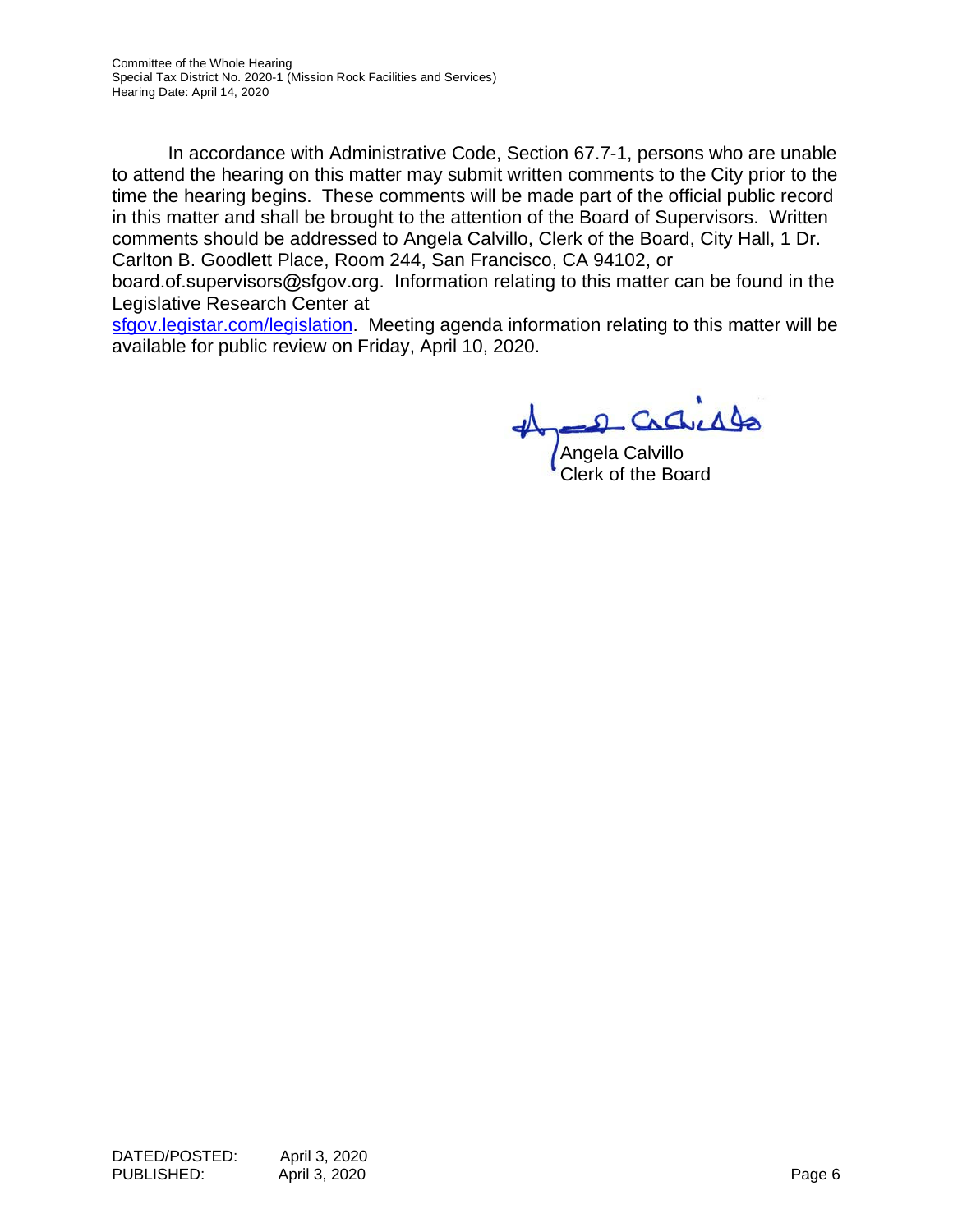835 MARKET ST, SAN FRANCISCO, CA 94103 Telephone (415) 314-1835 / Fax (510) 743-4178

BRENT JALIPA CCSF BD OF SUPERVISORS (OFFICIAL NOTICES) 1 DR CARLTON B GOODLETT PL #244 SAN FRANCISCO, CA - 94102

## **PROOF OF PUBLICATION**

(2015.5 C.C.P.)

State of California (b)<br>County of SAN FRANCISCO (b) ss County of SAN FRANCISCO ) ss

Notice Type: GPN - GOVT PUBLIC NOTICE

Ad Description:

BJ - 200119 - Mission Rock CFD - Hearing Notice

over the age of eignieen years, and not a party to or interested in the above<br>entitled matter. I am the principal clerk of the printer and publisher of the SAN of the age of the age of the age of the age of the and not a particle in the above and in the above and in the above and in FRANCISCO EXAMINER, a newspaper published in the English language in the situation of the printer and published in the english language in the city of SAN FRANCISCO, county of SAN FRANCISCO, and adjudged a<br>newspaper of general simulation as defined by the laws of the State of language in the City of City of Santa Ana, and a newspaper of  $\alpha$  is  $\alpha$  newspaper of general and  $\alpha$ California by the Superior Court of the County of SAN FRANCISCO, State of California by the Superior Court of the County of SAN FRANCISCO, State of California, under date 10/18/1951, Case No. 410667. That the notice, of which The annexed is a printed copy, has been published in each regular and entire issue of said newspaper and not in any supplement thereof on the following dates, to-wit: I am a citizen of the United States and a resident of the State of California; I am over the age of eighteen years, and not a party to or interested in the above newspaper of general circulation as defined by the laws of the State of the annexed is a printed copy, has been published in each regular and entire

04/03/2020

Executed on: 04/03/2020 At Los Angeles, California

I certify (or declare) under penalty of perjury that the foregoing is true and correct.

Jankley



#### EXM#: 3358260

**NOTICE OF PUBLIC HEARING BOARD OF SUPERVISORS OF THE CITY AND COUNTY OF SAN FRANCISCO**

NOTICE IS HEREBY GIVEN THAT the Board of Supervi-sors of the City and County of San Francisco will hold a public hearing to consider the following proposal and said public hearing will be held as follows, at which time all interested parties may attend and be heard: **Date: Tuesday, April 14, 2020 Time: 3:00 p.m. Location: WATCH AT San Francisco Cable Channel 26 and www.sfgovtv.org PARTICIPATE at https://sfbos.org/remotemeeting-call The agenda packet and legislative files will be available at https://sfbos.org/legislativ e-research-center-lrc or by calling (415) 554-5184 Subject: File No. 200119.** Hearing of the Board of<br>Supervisors sitting as a<br>April 14, 2020, at 3:00 p.m.,<br>to hold a public hearing to<br>consider the following<br>eigislation related to Special<br>Tax District No. 2020-1 (Mission Rock Facilities and Services); a Resolution radiums and Services) and<br>a future annexation area<br>a future annexation area<br>fields (File No. 200120); a a<br>recessity to incur bonded<br>in encessity to incur bonded<br>in an aggregate principal<br>amount not to exceed \$ 3,700,000,00 levying Special Taxes for the Special Tax District No. 2020-1 (File No. 200125); scheduled pursuant to Resolution No. 84-20 (File

No. 200117), adopted on<br>February 25, 2020.<br><u>Special Tax District No.</u> Special Tax District No.<br>
2020-1 (Mission Rock Facilities and Services) On<br>
February 25, 2020, the<br>
Board of Supervisors (the "Board of Supervisors") of<br>
"Board of Supervisors") of the City"), State<br>
Francisco (the "City") of California, adopted a resolution (the "Resolution of

Intention-Establish")<br>declaring the intention to<br>establish "City and County of<br>San Francisco Special Tax<br>District No. 2020-1 (Mission<br>Rock Facilities and Ser-<br>vices)" (the "Special Tax<br>District") and a future<br>annexation ar Annexation Area") for the Special Tax District under Chapter 43, Article X of the San Francisco Administrative Code (as it may be amended<br>trom time to time, "Code"),<br>reference the Mello-Roos<br>Community Facilities Act of<br>1982, as amended ("Mello-<br>1982, as amended ("Mello-<br>Roos Act"). The Resolution of Intention-Establish was signed by the Mayor of the City on March 6, 2020. Under the Code and the Resolution of Intention-<br>Fstablish the Board of Establish, the Board of Supervisors gives notice as

follows:<br>1. The text of the Resolution 1. The text of the Resolution<br>of Intention-Establish, with<br>Exhibits A and B thereto, as<br>Supervisors, is on file with<br>Supervisors, is on file with<br>Supervisors, in File No.<br>200117 and reference is<br>200117 and reference is<br>par

Internuon-Establishin<br>
summarized as follows:<br>
a. Under the Code, the<br>
Board of Supervisors is<br>
undertaking proceedings for<br>
the establishment of the<br>
undertaking proceedings for<br>
the City.<br>
Special Tax District and the<br>
b

through the imposition and levy of special taxes (the "Special Taxes") to be apportioned on the properties in the Special Tax

District. d. The Resolution of Intention-Establish directed the preparation of a Special<br>Tax District Report that<br>Services and the estimated<br>costs of the Facilities and<br>Costs of the Facilities and<br>Services. The Special Tax<br>District Report will be made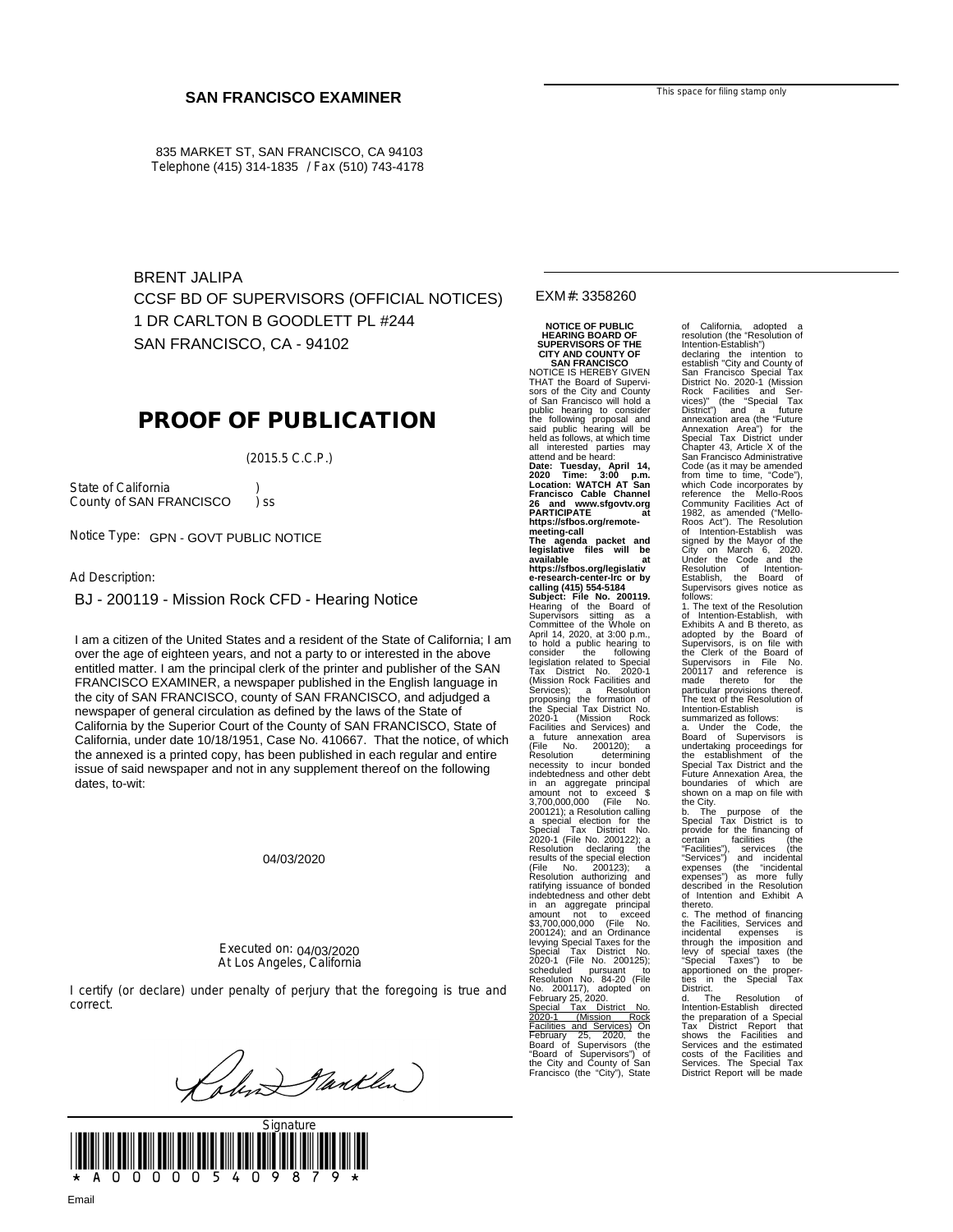a permanent part of the record of the public hearing specified below. Reference is made to the Special Tax District Report as filed with the Clerk of the Board of Supervisors in File No. 200120.

e. Property within the Future Annexation Area will be annexed to the Special Tax District, and the Special Taxes will be levied on such property, only with the unanimous approval (each, a "Unanimous Approval") of<br>the owner or owners of each parcel or parcels at the time that parcel or those parcels are annexed, without<br>additional hearings or  $hearing$ 

elections. f. As set forth below, the Board of Supervisors will hold a public hearing on the establishment of the Special Tax District and the Future Annexation Area, the Facilities, the Services, the incidental expenses and the

Special Taxes.<br>In the Resolution of<br>Intention-Establish, the<br>Board of Supervisors<br>resolved that the proposed<br>rate and method of appor-<br>tionment of special taxes<br>among the parcels of real<br>property within the Special<br>Exhibit Intention ("Rate and Method"). However, the version of the Rate and Method included in Exhibit B of the Resolution of Intention-Establish acciden-tally omitted portions of the Rate and Method. The complete version of the Rate and Method is attached as Exhibit C to the Special Tax District Report on file with the Clerk of the Board of Supervisors in File No. 200120.

2. The public hearing will be held on Tuesday, April 14, 2020, at 3:00 p.m. or as soon as possible thereafter, at San Francisco Cable

Channel 26<br>
www.sfgovtv.org, Sammel<br>
Francisco, California.<br>
S. At the hearing, the<br>
testimony of all interested<br>
testimony of all interested<br>
testimony of all interested<br>
testimony of all interested<br>
the Special Tax Distr

voters, or 6 registered voters, whichever is more, residing in the territory proposed to be included in the Special Tax District, or<br>the owners of one-half or the owners of one-half or more of the area of land in the territory proposed to be included in the Special Tax District and not exempt from the Special Taxes, file written protests against the establishment of the Special Tax District and the protests are not withdrawn to reduce the value of the protests to less than a majority, the Board of Supervisors shall take no further action to create the Special Tax District or levy the Special Tax for period of one year from the date of decision of the Board of Supervisors, and, if the majority protests of the registered voters or landowners are only against the furnishing of a type or types of Facilities, Services or incidental expenses within the Special Tax District, or against levying a specified Special Tax, those types of Facilities, Services or Facilities, Services or<br>incidental expenses or the specified Special Tax will be eliminated from the proceed-ings to form the Special Tax

District.<br>The addition, at the hearing,<br>the testimony of all inter-<br>ested persons for and<br>against the establishment of<br>the Future Annexation Area<br>Taxes within any portion of<br>Taxes within any portion of<br>annexation Area<br>Taxe made orally or in writing by any interested person. Any person interested may file a protest in writing as provided in Section 53339.5 of the Mello-Roos Act. If 50% or more of the registered voters, or 6 registered voters, whichever is more, residing within the proposed territory of the Special Tax District, or if 50% or more of the registered voters, or 6 registered voters, whichever registered volets, wickness<br>is more, residing in the<br>included in the included in the function and in the function<br>included in the Future and Solomon and the terminory proposed to be<br>included in the Special Tax<br>District or

Supervisors shall take no further action to create the Future Annexation Area for a period of one year from the date of decision of the Board<br>of Supervisors.

of Supervisors.<br>
4. If there is no majority<br>
protest, the Board of<br>
Supervisors may submit the<br>
levy of the Special Taxes for<br>
voter approval at a special<br>
election. The Special Taxes require the approval of 2/3rds of the votes cast at a special election by the property owner voters of the Special Tax District, with each owner having one vote for each acre or portion thereof such owner owns in the Special Tax District that<br>is not exempt from the is not exempt from the Special Taxes.

Bonded Indebtedness and<br>
Other Debt On February 25,<br>
2020, the Board of Supervi-<br>
sors (the "Board of Supervisors") of the City and County of San Francisco (the "City"), State of California, adopted a resolution (the "Resolution of Intention-Debt") declaring the intention to incur bonded indebtedness and other debt in an aggregate principal amount not to exceed \$3,700,000,000 for the "City and County of San Francisco Special Tax District No. 2020-1 (Mission Rock Facilities and Services)" (the "Special Tax District") under Chapter 43, Article X of the San Francisco Administrative Code (as it may be amended from time to time, "Code"), which Code incorporates by reference the Mello-Roos Community Facilities Act of 1982, as amended ("Mello-<br>Roos Act"). The Resolution<br>was signed by the Mayor of<br>the City on March 6, 2020.<br>Under the Code and the<br>Resolution, the Board of<br>Supervisors gives notice as follows:

1. Reference is hereby made to the entire text of the Resolution of Intention-Debt, a complete copy of which is on file with the Clerk of the Board of Supervisors in File

No. 2001 of the lead of the lead of Resolution of Intention-Debt<br>is summarized as follows:<br>a. The Board of Supervisors<br>has adopted the Resolution<br>of the Intention-Establish<br>declaring the intention to<br>establish the Special

Establish. The Resolution of Intention-Establish is on file with the Clerk of the Board of Supervisors in File No. 200117. b. The Board of Supervisors

estimates the amount<br>required to finance the costs of the Facilities to be not more than \$3,700,000,000 and, in order to finance such costs, it is necessary to incur bonded indebtedness and other debt (as defined in the Act) in the amount of not more than \$3,700,000,000 (the "Limit").

c. The proposed bonded indebtedness and other debt is to finance the Facilities and incidental expenses, including acquisition and improvement costs and all costs incidental to or connected with the accom-plishment of such purposes

and of the financing thereof, as permitted by the Code. d. The Board of Supervisors intends to authorize the issuance and sale of bonds and other debt provided by the Code ("Bonds") in one or more series in the maximum aggregate principal amount of not to exceed the Limit, bearing interest payable semi-annually or in such other manner as the Board of Supervisors determines, at a rate not to exceed the maximum rate of interest as may be authorized by applicable law at the time of sale of such Bonds, and maturing not later than 40 years from the date of the issuance of the Bonds. e. The Bonds may include an agreement by the Special Tax District (or the City on behalf of the Special Tax District) to repay the City for one or more advances of land proceeds and other sources of funding to pay the costs of the Facilities and booto of the redunneerent<br>incidental expenses<br>("Advances"). which ("Advances"), which

repayment obligation" ("Repayment obligation") revidenced by a executed by a executed by the Special Tax<br>executed by the Special Tax<br>executed by the Special Tax<br>of the Special Tax District() in District() or the City, acti

the Special Tax District to repay the Repayment Obligation (and the related costs of issuance and costs of funding a debt service reserve fund) shall not be included in the calculation of

the Limit. 2. On Tuesday, April 14, 2020, at 3:00 p.m. or as soon as possible thereafter, at San Francisco Cable Channel 26 and www.sfgovtv.org, San Francisco, California, the Board of Supervisors will hold a public hearing on the necessity of incurring Bonds for the Special Tax District in an amount not to exceed the Limit (calculated in accor-Limit (calculated in accordance with the Resolution of<br>Intention-Establish).

Intention-Establish). 3. At the public hearing, the testimony of all interested persons, including voters and/or persons owning property in the area of the proposed Special Tax District, for and against the proposed Bonds, will be heard. Interested persons may submit written protests or comment to the Clerk of the Board of Supervisors, City and County of San Francisco.

I rancisco.<br>In accordance with Administrative Code, Section 67.7-1, persons who are unable to attend the hearing on this matter may submit written comments to the City prior to the time the hearing begins. These comments will be made part of the official public record in this matter and shall be brought to the attention of the Board of attention of the Buara<br>Supervisors. Written<br>Abould be comments should be addressed to Angela Calvillo, Clerk of the Board, City Hall, 1 Dr. Carlton B. Goodlett Place, Room 244, San Francisco, CA 94102, or at board.of.supervisors@sfgov. org. Information relating to this matter can be found in the Legislative Research enter at<br>sfgov.legistar.com/legislation<br>relating to this matter will be<br>available for public review on<br>available for public review on<br>Friday, April 10, 2020.<br>Angela Calvillo Clerk of the<br>Board